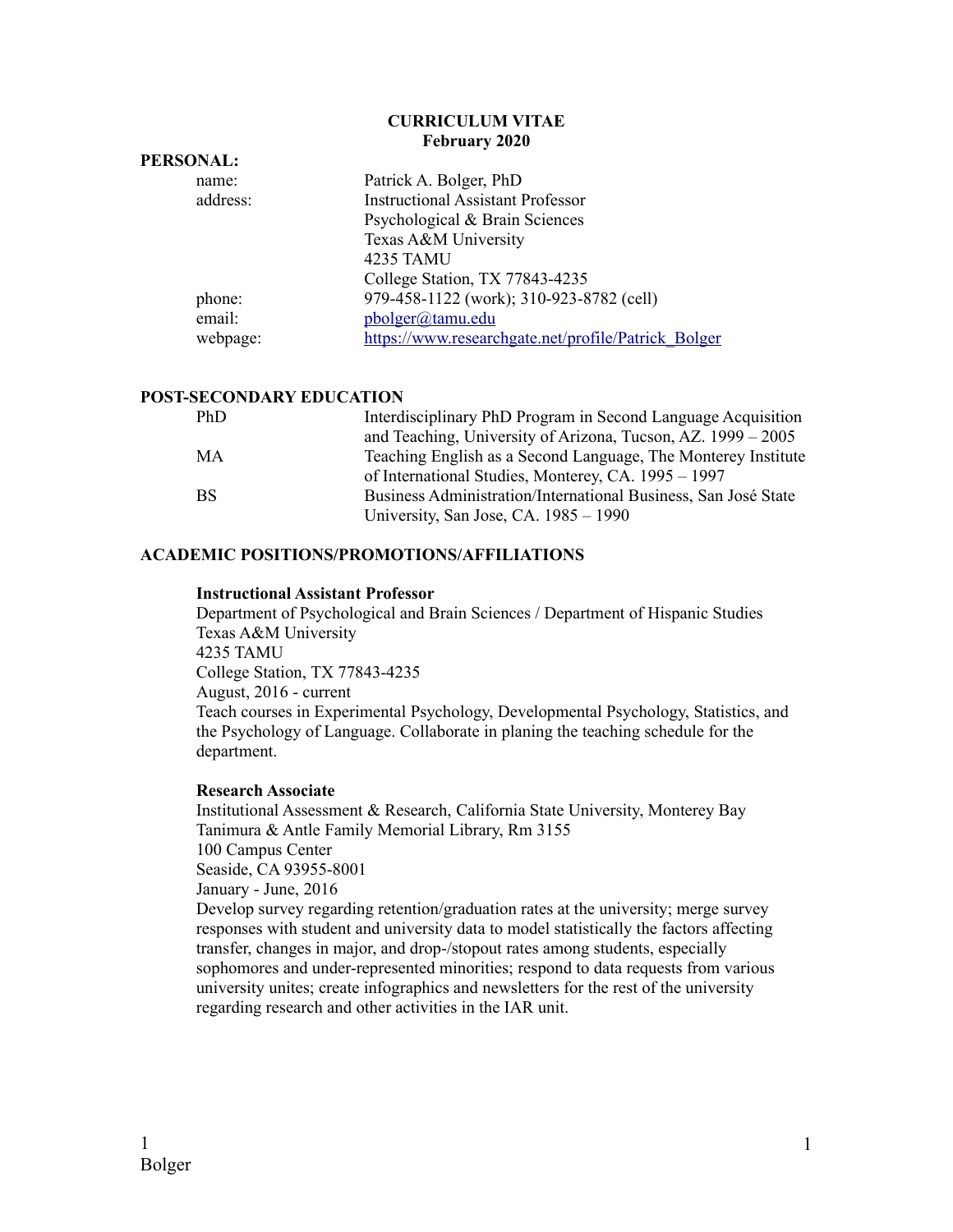#### **Program Development / Lecturer / Academic Coordinator**

CSU Monterey Bay Extended Education 100 Campus Center University Corporation Building (201), 2nd Floor, Suite 201 Seaside, CA 93955-8001 August, 2014 – December, 2015 Coordinate and develop teacher-training programs in educational linguistics  $(2<sup>nd</sup>/6<sup>rd</sup>)$ language instruction, including English); teach; advise the Director of the American Language & Culture Program on academic matters

#### **Visiting Scholar**

Department of Spanish & Portuguese Taper Hall of Humanities (THH) 156 3501Trousdale Parkway University of Southern California Los Angeles, CA 90089-0358 August 2012 – July 2013

### **Assistant Professor, Psycholinguistics (2007 – 2012) Director, Centre for Comparative Psycholinguistics (2011 – 2012) Co-Director, Centre for Comparative Psycholinguistics (2009 – 2011)**

University of Alberta Department of Linguistics July 2007 – July, 2012

Conducting research in psycholinguistics, teaching graduate and undergraduate courses in linguistics, and advising graduate and undergraduate students on projects involving mostly behavioral, eyetracking and event-related-potentials methods. The Assistant Professor position also included all the teaching, research, and service requirements of a typical tenure-track position.

### **Postdoctoral Fellow, Centre for Comparative Psycholinguistics**

University of Alberta Department of Linguistics October 2005 – June 2007

Lead or assisted in all levels of psycholinguistics research in the Centre for Comparative Psycholinguistics using various techniques including forced choice, naming, eyetracking, and to some extent, event-related potentials (ERPs).

## **AREA(S) OF SPECIALIZATION**

Psycholinguistics, Methods, Bilingualism, Heritage Speakers, Second Language Acquisition, Language Acquisition among the Deaf, Reading, Literacy Acquisition, Writing Systems.

### **TEACHING**

Undergraduate Courses

- Child Language Acquisition
- **-** Developmental Psychology
- **Directed Research**
- **Experimental Psychology (research design)**
- **Introduction to Linguistic Analysis**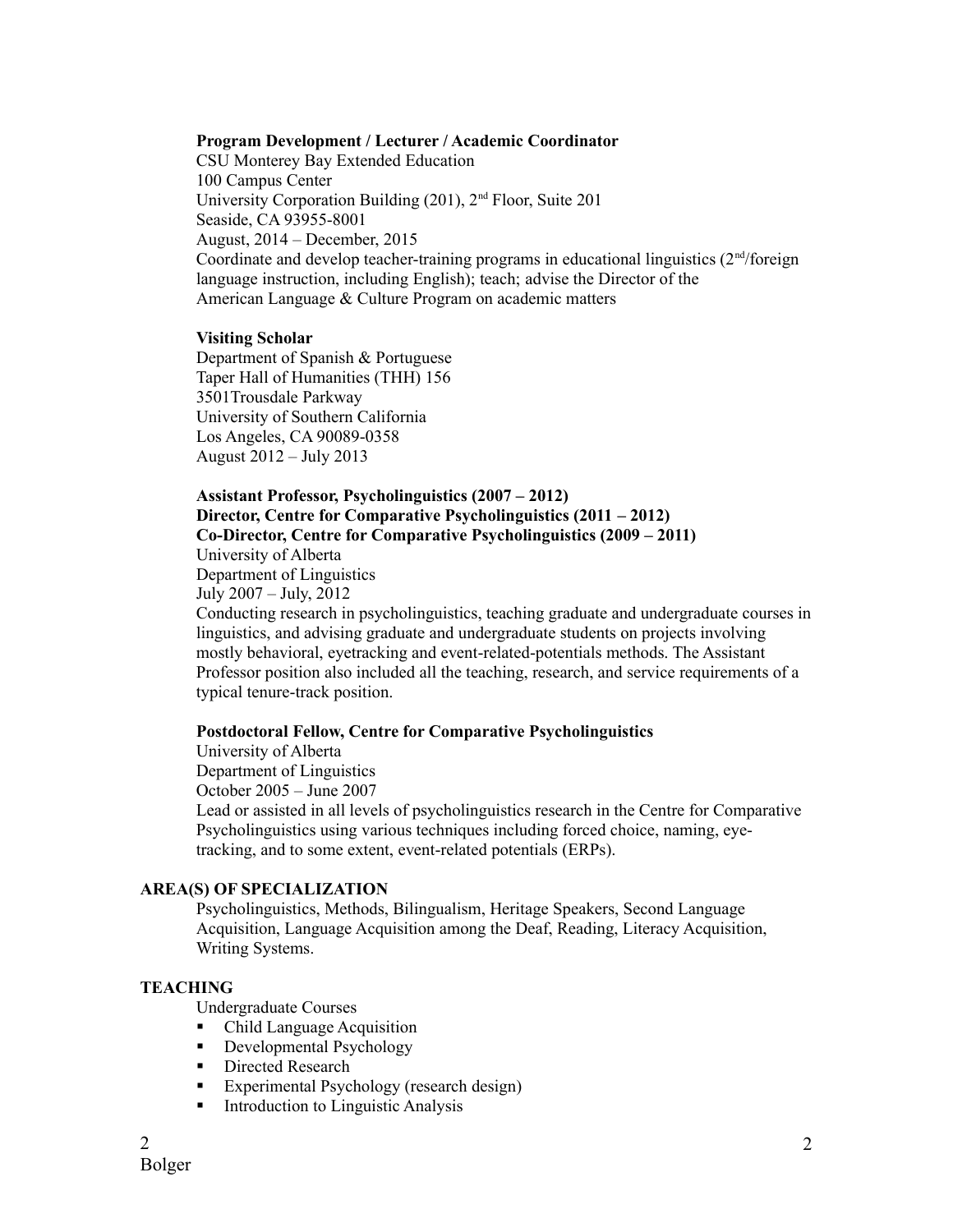- **Introduction to Human Language**
- **Language Processing**
- **Psycholinguistics and ERPs**
- **Psychology of Language**
- **Introduction to Statistics**
- **Writing Systems**

Graduate Courses

- Eyetracking and the Lexicon
- **Proseminar in Psycholinguistics**
- **•** Psycholinguistic Design and Implementation
- Psycholinguistics
- **Statistics for Industrial/Organizational Psychology**
- **Statistics for Linguistics**

Committee Member or Examiner (Linguistics):

PhDs:

- Columbus, Georgie (co-supervisor with Harald Baayen, completed in January 2012. Title of dissertation: *An analysis of the processing of multiword units in sentence reading and unit presentation using eye movement data: Implications for theories of MWUs*)
- Dilts, Philip (examiner, successful candidacy exam in 2009)
- Faroodi-Nejad, Farzaneh (co-supervisor with Johanne Paradis, completed in August 2011. Title of dissertation: *Towards the identification of linguistic characteristics of specific language impairment in Persian*)
- Miwa, Koji (co-supervisor with Harald Baayen)
- Nault, Karin (examiner, successful candidacy exam in 2009)
- Teddiman, Laura (co-supervisor with Harald Baayen and Gary Libben, completed in January 2012. Title of dissertation: *An experimental investigation of suffix ordering in English*)
- Zdorenko, Tatiana (examiner for successful candidacy exam in 2008)
- Marr, Caelan
- Porretta, Vince
- Pham, Hien (co-supervised with Harald Baayen)
- Wang, Guangting (co-supervised with Harald Baayen)

MSs:

- Lee, Mikyung (committee member, left program)
- Mardhani, Alvina (supervisor, completed in August 2011. Title of project: *Eye movements show that consonants are processed before vowels in the parafovea only: A modification to Berent and Perfett's Two-Cycle model*)
- Mateu-Martin, Alexandra (supervisor, completed in December 2011. Title of project: *Chinese-English bilinguals' L2 influence in L1 sentence processing*)

Undergraduate Honour's Thesis Supervision:

- Stein-McLean, Abbie. Title of thesis: *An investigation of sex differences in reading using event-related potentials*. (University of Alberta, Winter 2010)
- Pancheshen, Brent. Title of thesis: *Sex differences while reading regular and exception words: An ERP study*. (University of Alberta, Winter 2011)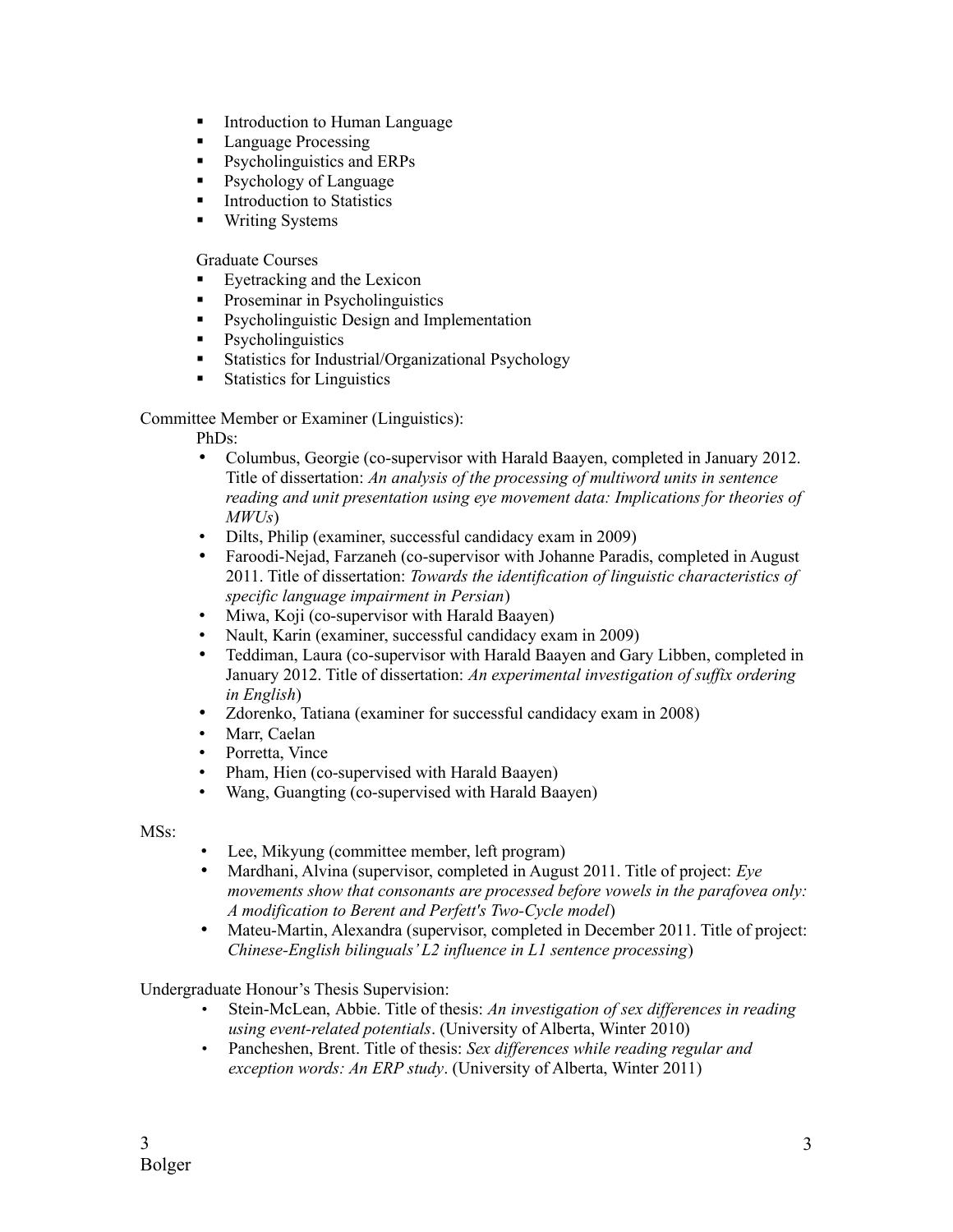Committee Member or Examiner (Other Departments):

- Amyotte, Josée, Masters (Speech Pathology & Audiology, examiner, successful defense in 2011. Title of Thesis: *The effect of a go no-go naming task on fMRI BOLD activation in the ventral visual processing stream* [directed by Jacqueline Cummine])
- Barber, Jennifer, Masters, (Education, examiner, successful defense in 2009. Title of thesis: *The development of word reading automaticity in connected text of adults with reading disabilities* [directed by Rauno Parrila])
- Hoff, Michael, PhD (Psychology, examiner, successful defense in 2009. Title of dissertation: *Taxonomies, knowledge, and artifacts; Interactivity in category learning* [directed by Tom Spalding])
- Lemke, Shannon (Speech Pathology & Audiology, examiner, successful defense in 2012. Title of thesis: *Mechanisms of recovery in acquired alexia* [directed by Esther Kim])
- Moraschan, Gail (Psychology, examiner, successful candidacy in 2011)
- Pytlyk, Carolyn (Linguistics at the University of Victoria, committee member, successful defense in 2012. Title of dissertation: *Perceptual illusions: Does orthographic knowledge determine what phonemes listeners hear?* [directed by Sonya Bird])
- Wijaythilake, Merasinghe (Education, examiner, successful defense in 2010: *The development of a reading screening tool for grade 3 in Sri Lanka* [directed by Rauno Parrila])

# **PUBLICATIONS**

Dissertation:

• Bolger, P. A. (2005). *Alphabetic processing in English and Spanish*. PhD dissertation, The University of Arizona, United States – Arizona. Retrieved April 19, 2012, from Dissertations & Theses: Full Text. (Publication No. AAT 3182614). [Supervisor: Cecile McKee; Committee members: Kenneth Forster, Janet Nicol; Examiners: Heidi Harley, Mary Zampini.]

Refereed Articles:

- Porretta, V., Tremblay, A., & Bolger, P. (2017). Got experience? PMN amplitudes to foreign-accented speech modulated by listener experience. *Journal of Neurolinguistics, 44*, 54-67.
- Hendrix, P., Bolger, P., & Baayen, H. (2017). Distinct ERP signatures of word frequency, phrase frequency, and prototypicality in speech production. *Journal of Experimental Psychology: Learning, Memory, and Cognition*, *43*(1), 128-149.
- Miwa, K., Dijkstra, T., Bolger, P., & Baayen, R. H. (2014). Reading English with Japanese in mind: Effects of frequency, phonology, and meaning in different-script bilinguals. *Bilingualism: Language and Cognition, 17*(3), 445-463.
- Kim, E., & Bolger, P. (2012). Examining the facilitative effect of semantic context on sentence reading in aphasia using eye-tracking. *Procedia - Social and Behavioral Sciences, 61*, 58-59.
- Bolger, P. A., & Zapata, G. C. (2011). Psycholinguistic approaches to language processing in heritage speakers. *Heritage Language Journal, 8*(1), 1-29.
- Bolger, P. A., & Zapata, G. C. (2011). Semantic categories and context in L2 vocabulary learning. *Language Learning, 61*(2), 614-646.
- Borgwaldt, S. R., Bolger, P. A., & Jakab, E. (2010). Shallow versus deep footprints in pseudo-word grapheme-to-phoneme conversion: Dutch and English. *Journal of Germanic Linguistics, 22*(4), 425-443.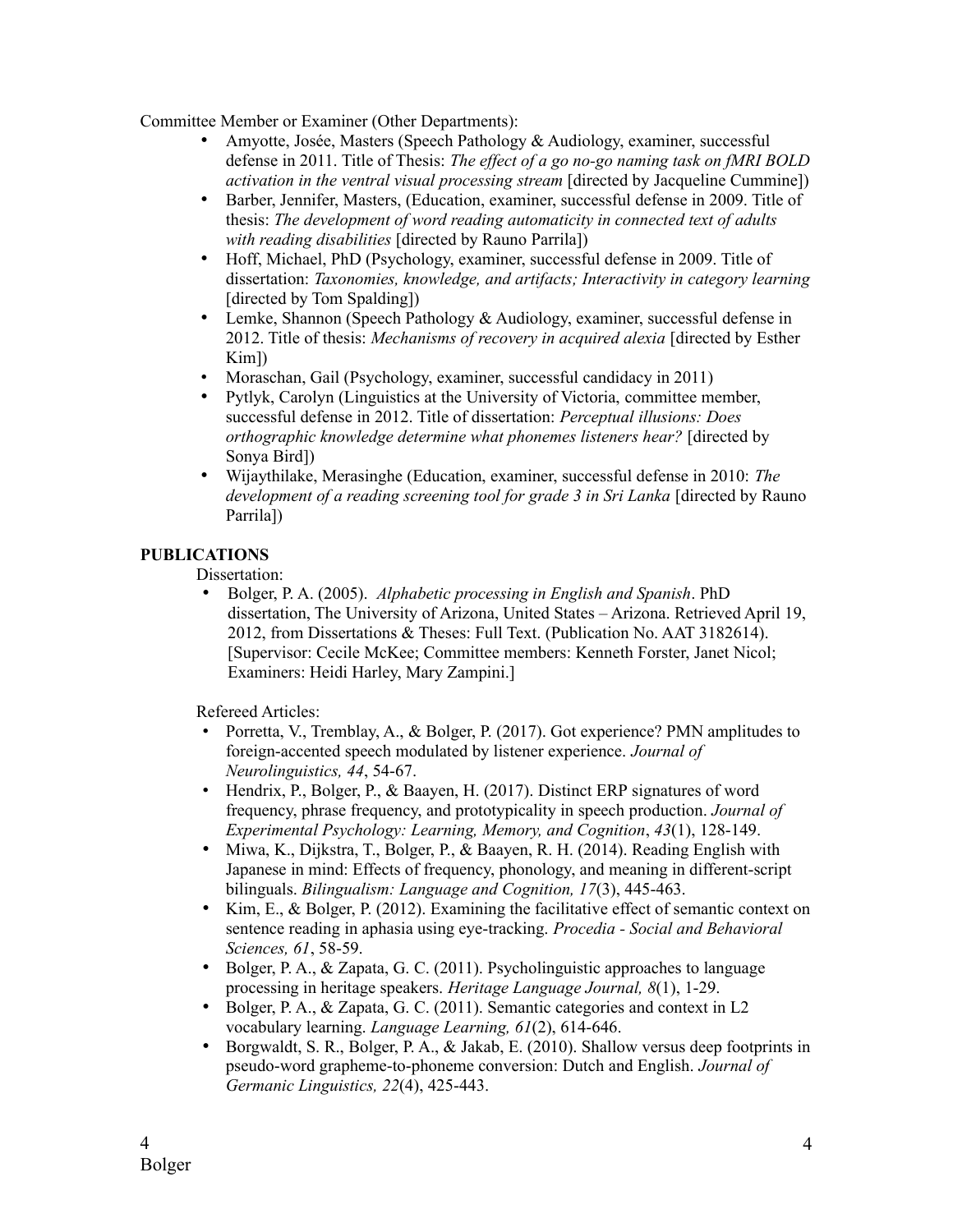- Bolger, P. A., Borgwald, S., & Jakab, E (2009). Letter and grapheme perception in English and Dutch. *Written Language & Literacy, 12*(1), 116-139.
- McKee, C., & Bolger, P. A. (2003) Dominio del ASL y ortografía inglesa: Manejo de la ortografía inglesa del niño con dominio del ASL (ASL dominance and English orthography: The ASL-dominant child's mastery of English orthography). *Revista de Logopedia, Foniatría y Audiología, 23*, 114-134.

Open Educational Resources:

• Bolger, Patrick A. (2019). A lab manual for *PSYC 301: Elementary statistics for psychology*.

Book Reviews:

• Bolger, P. (2001). [Review of the book *Language acquisition by eye*]. The Linguist List Online. Available at http://www.linguistlist.org/issues/12/12-1885.html

Conference Participation:

- Bolger, P. A., Robles, D., & Zapata, G. (2018, November). *Grammatical knowledge in performance-based instruction.* Paper presented at the Annual Conference of the American Council on the Teaching of Foreign Languages, New Orleans, LA.
- Zapata, G. C., & Bolger, P. A. (2014, Mar.). *Dative constructions by monolinguals, early bilinguals, and L2 students*. Paper presented at the Second International Conference on Heritage/Community Languages, Los Angeles, CA (USA).
- Bolger, P. A., Zapata, G., & Mateu-Martin, A. (2011, Apr.). *Semantically clustered contexts and L2 vocabulary: A classroom- and laboratory-based study*. Paper presented at the UIC Bilingualism Forum, Chicago, IL (USA).
- Zapata, G., & Bolger, P. A. (2011, Mar.). *Does semantic clustering inhibit vocabulary learning in the classroom?* Poster presented at the University of Alberta Festival of Teaching, Edmonton, Alberta.
- Bolger, P. A., & Borgwaldt, S. (2010, Jul.). *The time course of letter detection: The role of digraph status, lexicality and frequency*. Poster presented at the 7th International Conference on the Mental Lexicon, Windsor, Ontario, Canada.
- Columbus, G., Baayen, H., & Bolger, P. A. (2010, Jul.). *Processing multiword units: Degrees of idiomaticity seen through eye movements*. Paper presented at the 7th International Conference on the Mental Lexicon, Windsor, Ontario.
- Miwa, K., Bolger, P. A., Dijkstra, T., & Baayen, H. (2010, Jul.). *The case of different scripts: Cross-linguistic effects in Japanese-English bilingual word recognition*. Paper presented at the 7th International Conference on the Mental Lexicon, Windsor, Ontario.
- Zapata, G. C., & Bolger, P. A. (2010, Jul.). *The effect of semantically clustered contexts on L2 vocabulary learning: A classroom- and laboratory-based study*. Poster presented at the 7th International Conference on the Mental Lexicon, Windsor, Ontario.
- Bolger, P. A. (2009, Aug.). *Predicting saccade length in the L2 reading of English passages: A pilot study using mixed-effects modeling*. Poster presented at the 15th European Conference on Eye Movements, Southampton, England.
- Columbus, G., & Bolger, P. A. (2009, Aug.). *Multiword unit processing in native and proficient non-native speakers of English*. Poster presented at the 15th European Conference on Eye Movements, Southampton, England.
- Columbus, G., & Bolger, P. (2009, May). *L2 processing of Multiword Units: an eye movement study*. Paper presented at the First Conference on Second Language Processing and Parsing, Lubbock, TX (USA).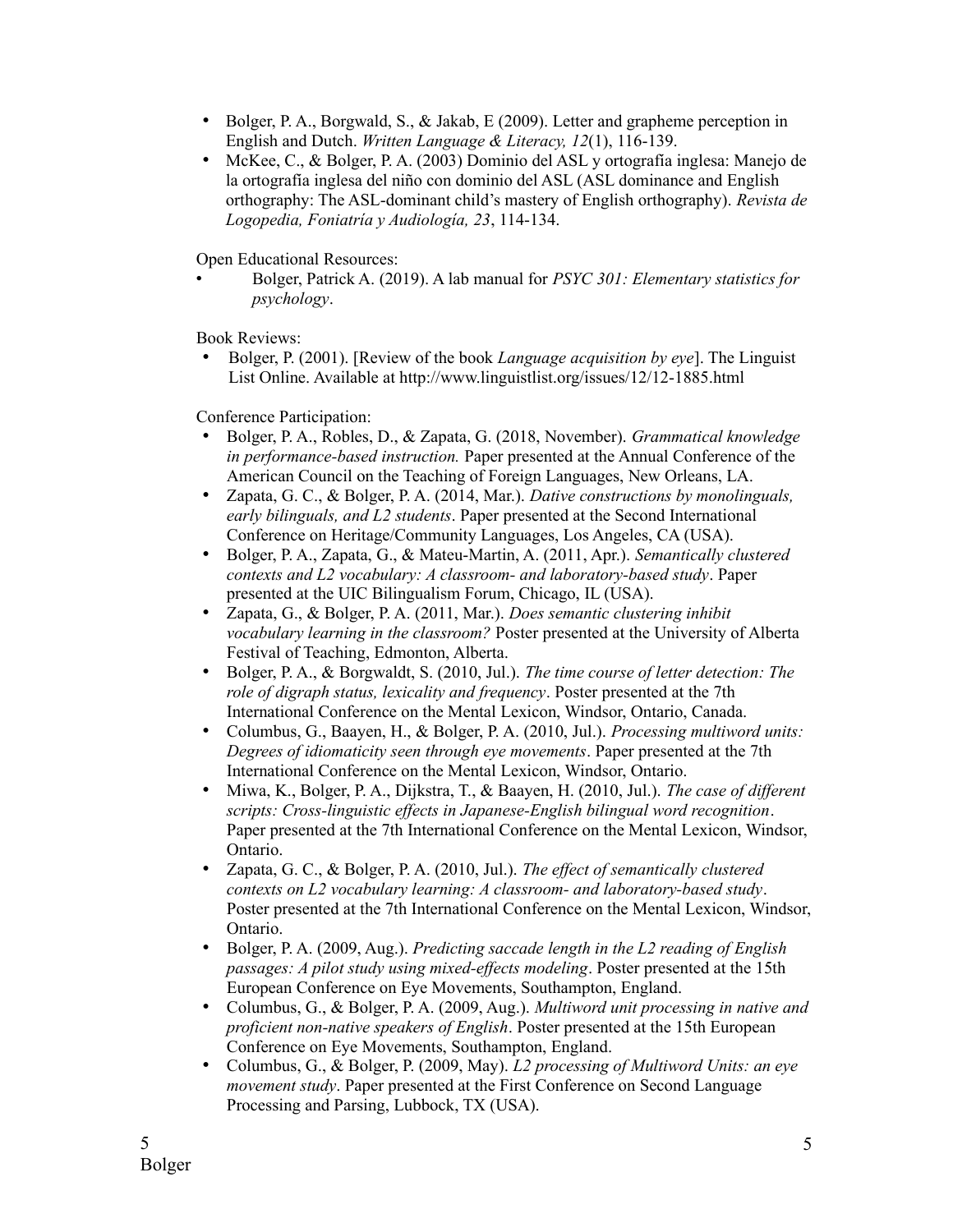- Bolger, P. A., & Borgwaldt, S., & Jakab, E. (2008, Oct.). *Crosslinguistic letter detection: Effects of lexicality and orthographic transparency*. Poster presented at the 6th International Conference on the Mental Lexicon, Banff, Alberta.
- Bolger, P. A., & Zapata, G. (2008, Aug.). *How semantic homogeneity in story contexts affects vocabulary learning*. Paper presented at the 15th World Congress of Applied Linguistics, Essen, Germany.
- Bolger, P., & Zapata, G. (2006, Oct.). *Does semantic clustering in story contexts inhibit vocabulary learning*? Paper presented at the Alberta Conference on Linguistics, Banff, Alberta.
- Bolger, P., & Zapata, G. (2006, Oct.). *Effects of semantic categories on L2 vocabulary learning: A closer approximation to learning via textbook*. Poster presented at the 5th International Conference on the mental lexicon, McGill University, Montreal, Quebec.
- Bolger, P., & Borgwaldt, S., & Jakab, E. (2006, Oct.). *Letter detection with masked priming: A crosslinguistic study*. Poster presented at the 5th International Conference on the Mental Lexicon, McGill, Montreal, Quebec.

Book Reviews:

Guest Lectures at Other Universities/Academic Institutions:

- Zapata, G. C., & Bolger, P. A. (2010, May). *La adquisición de vocabulario en la clase ELE: Métodos y resultados*. Plenary presented at the *1st Conference for Spanish Teachers in the Province of Alberta*. Edmonton, Alberta.
- Bolger, P. (2005, November). *Comparing populations: How to keep track of them by using databases instead of spreadsheets*. Workshop given at the Fall Student Workshop of the Mental Lexicon Group, Montreal, Quebec.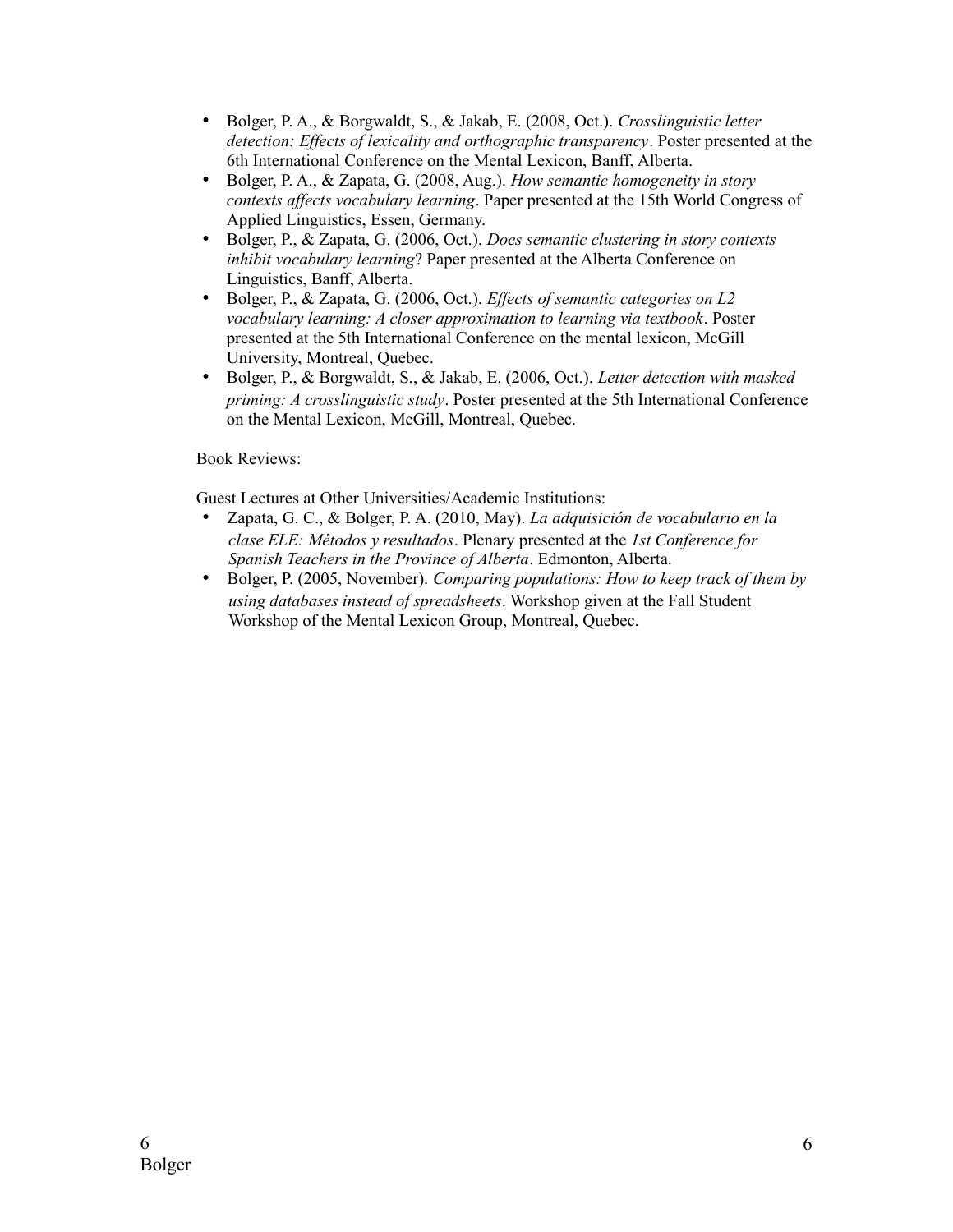## **OTHER SCHOLARLY ACTIVITY:**

| Year | Journal(s)                                                                                                                     |  |
|------|--------------------------------------------------------------------------------------------------------------------------------|--|
|      | Memory & Cognition                                                                                                             |  |
| 2018 | Studies in Second Language Acquisition, Linguistic Approaches to<br>Bilingualism                                               |  |
| 2017 | Memory & Cognition                                                                                                             |  |
| 2016 | <b>Applied Psycholinguistics</b>                                                                                               |  |
| 2013 | The Modern Language Journal                                                                                                    |  |
| 2012 | Neuroimage                                                                                                                     |  |
| 2011 | Developmental Psychology                                                                                                       |  |
| 2010 | Bilingualism: Language & Cognition, Journal of Research in Reading,<br>Developmental Psychology, Scientific Studies of Reading |  |
| 2009 | Developmental Psychology, Scientific Studies of Reading, The Modern<br>Language Journal                                        |  |
| 2008 | Linguistica Atlantida, The Mental Lexicon                                                                                      |  |
| 2007 | The Mental Lexicon                                                                                                             |  |
| 2006 | The Southern Journal of Linguistics                                                                                            |  |

Manuscript Assessment:

Grant Application Assessment:

- Graduate Student Award Committee, Conference of the American Association of Applied Linguistics, 2011
- External Assessor for a Standard Research Grant Application, Social Sciences and Humanities Research Council, Committee 410-12 (2008 – 2009)

Conference Abstract Assessment:

- Abstract Reviewer for the Conference of the American Translation and Interpreting Studies Association (2014)
- Abstract Reviewer for the Conference of the American Association for Applied Linguistics (2009, 2011)
- Abstract Reviewer for the Annual Boston University Conference on Language Development (2008 - present)
- Abstract Reviewer for the 2008 4th Bi-Annual Conference of the American Translation and Interpreting Studies Association

Research Grants:

Internal:

- Zapata, G., Bolger, P., & Vaid, J. (2017). A psycholinguistic investigation of Spanish heritage speakers' language competence using the visual world eyetracking approach. (Texas A&M, Seed Grant from the College of Liberal Arts) (\$15,000)
- Kim, E. & Bolger, P. (2012) Using Eye-Tracking to Examine Cognitive Mechanisms of Text Comprehension in Aphasia. (University of Alberta, Faculty of Rehabilitation Medicine Internal Grant Program) (\$10,000)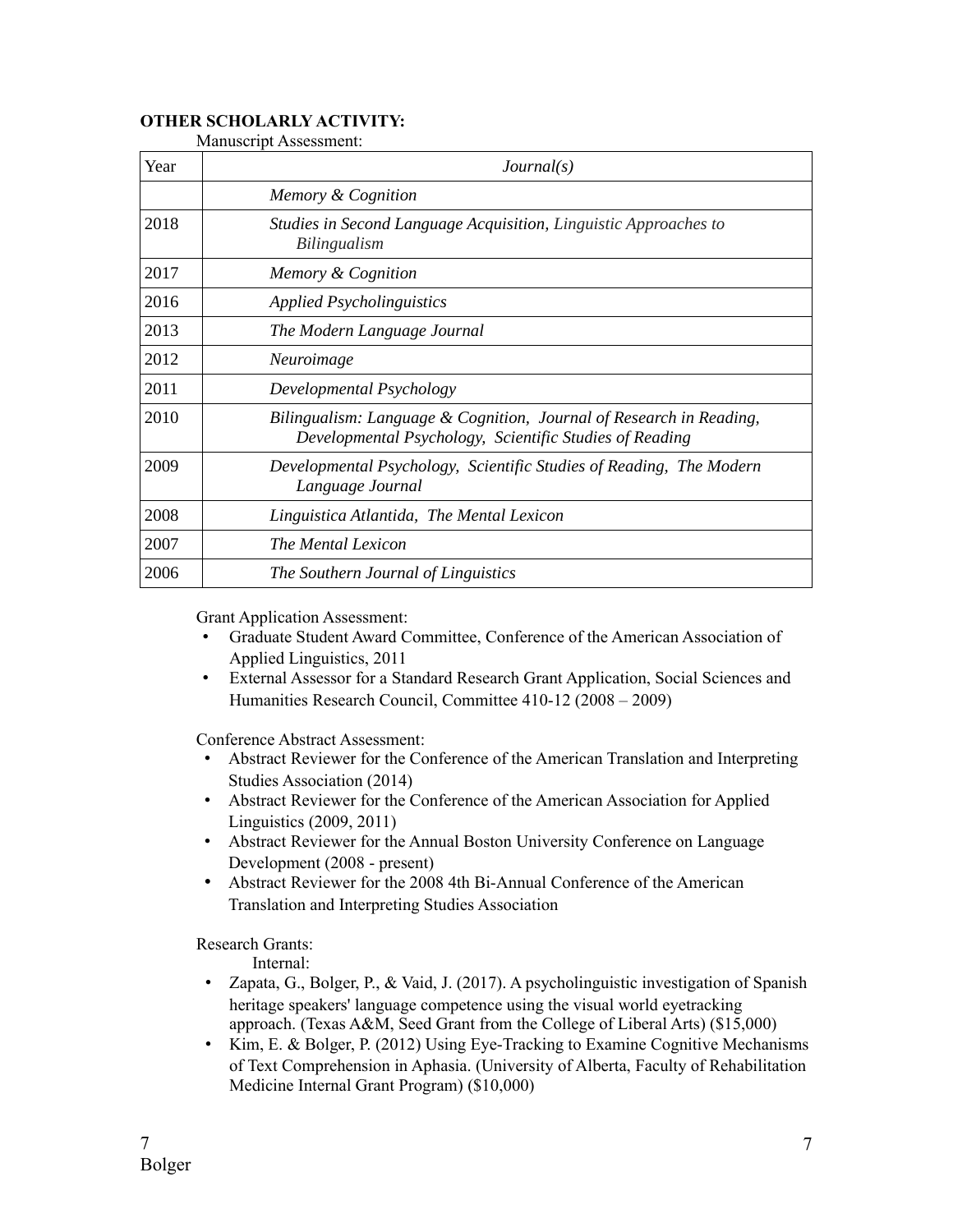- Zapata, G., & Bolger, P. (2009). Teaching and Learning Enhancement Grant (University of Alberta) (\$53,265)
- Bolger, P. (2009). Killam Travel Grant (University of Alberta) (\$2,400)
- Bolger, P. (2009). Killam Cornerstone Grant (University of Alberta) (\$10,000)
- Bolger, P. (2009). SAS Endowment Fund for the Future-Commitment to Killam Cornerstone Grant. (University of Alberta) (\$3,000)
- Bolger, P. (2008). Endowment Fund for the Future-Capital Recruitment Fund (University of Alberta) (\$24,497)

External:

• Dissertation improvement grant, National Science Foundation (#416810) [http://www.nsf.gov/awardsearch/showAward.do?AwardNumber=0416810]. (National Science Foundation, May 2004) (US\$11,864)

# **SERVICE**

Committee Memberships:

Texas A&M University (2016 – present)

- Representative to the Liberal Arts Social Science Consortium (2017-2018)
- Course Scheduling Committee (2018-2019)
- Liberal Arts Council (2019)

University of Alberta (2007 - 2012)

- Hiring Committee, External Chair search for the Department of Linguistics (2011 2012)
- Hiring Committee, Assistant Dean for Technologies and Innovation, Faculty of Arts (Winter 2011)
- Arts Teaching, Learning, and Engagement Committee (ATLEC), Faculty of Arts, University of Alberta (2008 – 2012)
- ATLEC Representative on the Arts Technologies and Innovation Committee (ACTI), Faculty of Arts, University of Alberta (Winter 2011)
- Library Committee (Representative from ATLEC), Faculty of Arts, University of Alberta (2009 – 2012)
- Departmental Colloquium Committee, Department of Linguistics, University of Alberta (Fall 2006 – Winter 2010)
- Organizing Committee for the 6th Annual Conference on the Mental Lexicon (2008)
- Linguistics Participant Pool Committee, Department of Linguistics, University of Alberta (2008)

Other:

- Director, Centre for Comparative Psycholinguistics (2011 2012)
- Co-Director, Centre for Comparative Psycholinguistics (2009 2011)
- Participant Pool Faculty Liaison, Department of Linguistics, University of Alberta  $(2009 - 2012)$
- Library Representative, Department of Linguistics, University of Alberta (2007 2012)
- Linguistics Participant Pool Software-Agreement Liaison, Department of Linguistics, University of Alberta (Spring/Summer 2008)